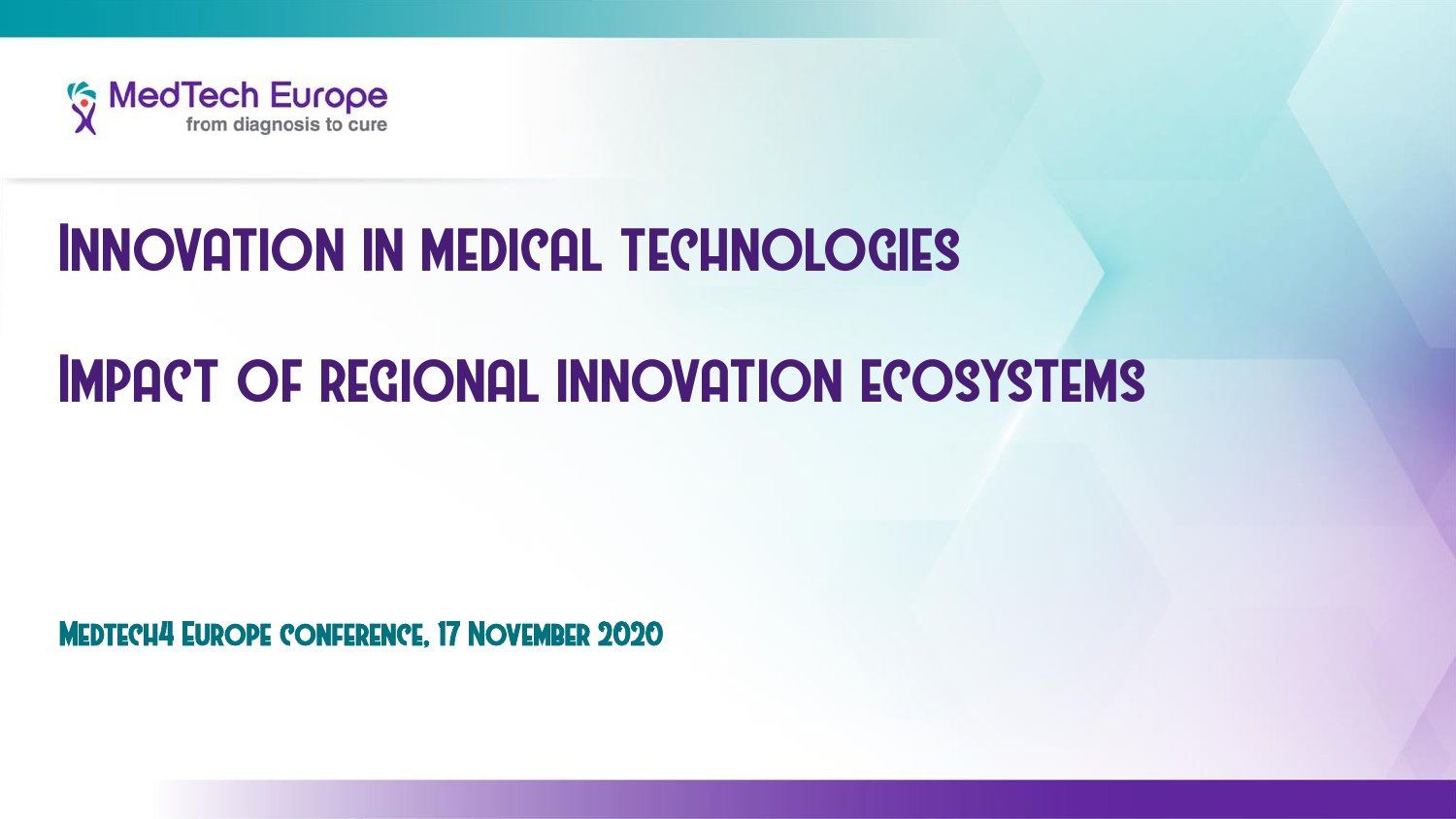### How Europe can be more attractive for healthcare R&I

- 1. Bringing a diverse set of stakeholders together, combining wide sets of expertise;
- 2. Building on specific EU advantages of greater safety and data protection standards, as well as universal healthcare;
- 3. Investing in healthcare innovation through Public Private Partnerships (PPP) and large EU funding initiatives;
- 4. Establishing a more coordinated approach for EU regional innovation systems

MedTech Europe<br>from diagnosis to curr

#### Innovation in Medical Technologies

**Reflection Paper** 



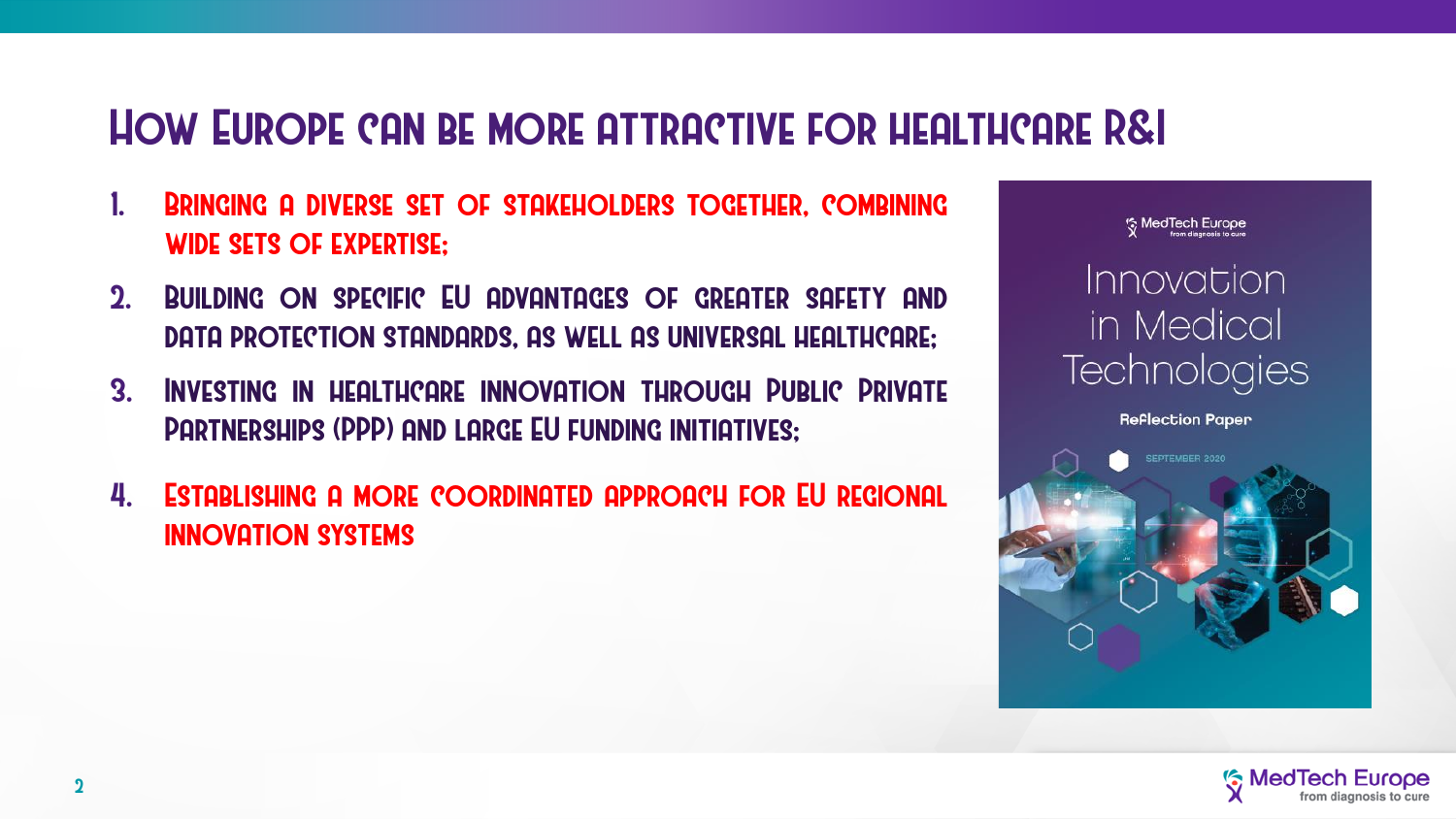## Value of regional innovation ecosystems

- Innovation in medical technology requires the **cooperation of multiple partners** for funding, technologies development, scale up, validation and approval.
- Several innovation ecosystems mostly **supported by regional policies and local networks** (clusters, RTOs, large companies) facilitate the **interaction of partners** to speed up the R&I of innovative solutions.
- Common labs, affiliate programmes, pilot lines allowing a **common access to enabling technologies** would enable scale gains as tentatively explored with the electronic components and systems industry under the ECSEL Joint Undertaking.
- Co-investing in regional European ecosystems reinforces **trust in the EU medical technology industry locally**, including non-EU based companies.

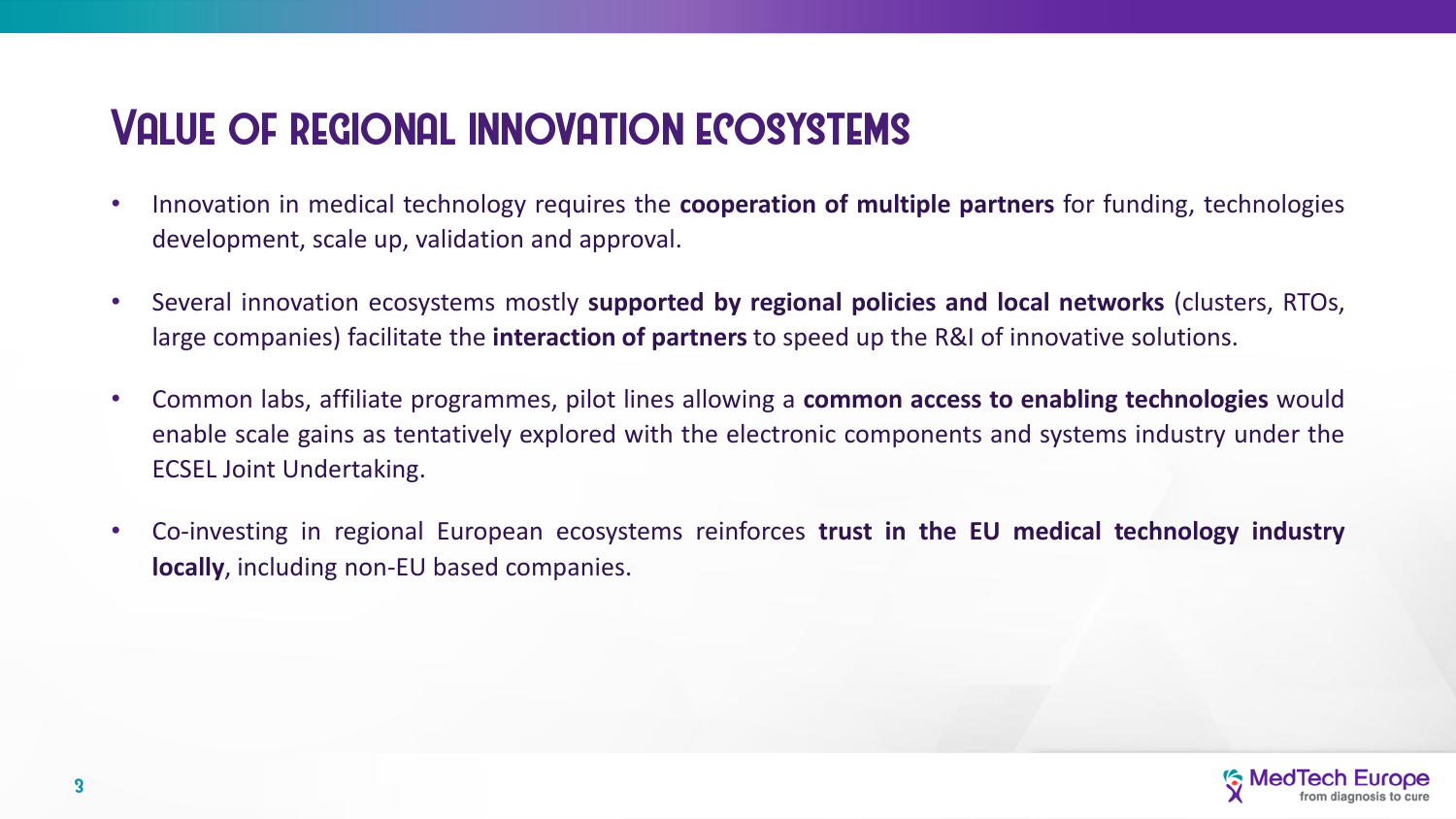### Coordination of regional innovation ecosystems

- Due to the multicultural nature of the EU, there has been an emergence of **competing regional innovation ecosystems**.
- Beyond individual regional ecosystems, there is a critical lack of coordination among them. **A better interconnection and financial support of these innovation ecosystems throughout EU** would add value to their specificities, highlighting the "hotspots" in Europe.
- A more coordinated approach would **attract investment in ecosystems** bringing together a wide set of expertise, stakeholders, buyers and investors to support timely access of innovative solutions and overcome obstacles that can impede the journey from R&I to patients.